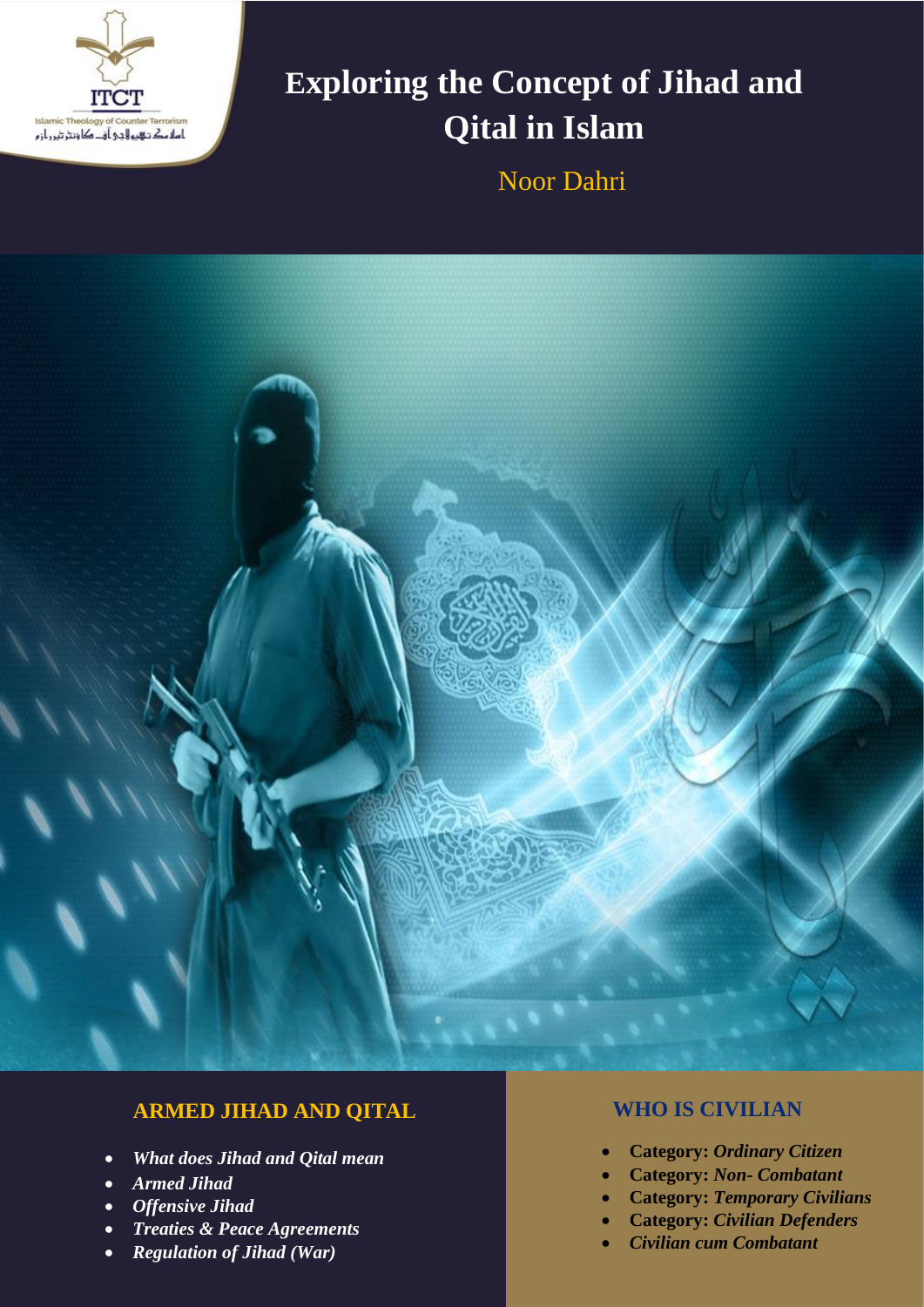The word Jihad, which has become very infamous in the world media these days, has a completely different perspective on Islam. The word Jihad is frequently used by Islamists to justify their acts of terrorism against civilians, yet they do not know the real concept of Jihad according the teachings of Islam.

Over the last decade and a half, no word has been more misconstrued than "Jihad". In today's world the word "Jihad" has become synonymous with terms like "holy war", "terrorism" and "mass murder", but how much of this belief is true? This needs to be discussed.

For starters, the term "holy war" is not found in any Islamic scripture. The practice of killing innocents does not come under the definition of Jihad, in fact it would be more of an innovation, which is a blameworthy practice in Islam. Therefore, the word has been used wrongly by Islamists and subsequently by the media.

This short treatise aims to discuss the uses of the word Jihad in its correct context, its conditions and how it differs from the command to fight (Qital).

#### *Definition of Jihad:*

The Arabic word "Jihad" is a noun. Its singular past tense verb is "Jahada" (masculine) or "Jahadat" (feminine). The root of the word "Jihad" is "Juhd" which means "effort". Another related word is "Ijtihad" which means working hard or diligently.

Jihad is derived from the Arabic verb "Jahada", which means "to struggle or strive". It simply means complete exertion. This relates to both internal and external struggle, to strive to be a good peaceful Muslim, to strive to be a servant of God and to strive to tell others about the religion of Islam. (1) But there is no Arabic meaning of Jihad that translates as "to kill".

The word Jihad has also been used in a generic meaning as well as to achieve certain goals which are not Islamic. The Quran uses the verb of Jihad in its generic meaning in below verse.

> ِ<br>طِعِيمَ) ه ْ د<br>و يى ن<br>ت .<br>شُرِكسَ**بِي مَا لَيْسَ لَكَ بِهِ عِلْمٌ** فَلَمَا ِ ا <u>با</u> ؚ<br>֡֕ ش ر<br>في  $\overline{\mathbf{r}}$ وَوَصَّيْنَا الْإِنسَانَ بِوَاللّهِ يَهْ حَسْنًا وَإِن جَابَدَاكَ لِتُشْرِكَ بِي مَا لَيْسَ لَكَ بِهِ عِلْمٌ فَلَا تُطِهِمْمَاإِلَىٰٓ مَرْجِعُكُمْ فَا نَبِسَكُمْ بِمَا كُنتُمْ تَعْمَلُونَ َ j ًا ļ ֦֧֟֓֓֓֓**֓** ا<br>ا ن َ l í ن ِ ْا l َ َ  $\overline{\phantom{a}}$ لُ َ  $\overline{\phantom{a}}$ ن مْ ا<br>م م<br>م بممّا كُنتُهُ j ُك ر ِ ن َي ي j جعُگُمَ فَاُّ ُك **غ** ؚ<br>ا ة<br>مامَرُ م ِ<br>ہ لَ إِ

"And We have enjoined upon man goodness to parents. But if they *Jahadak* (do Jihad against you i.e. they try hard to convince you) to make you associate with Me (a god) of which you have no knowledge, do not obey them. To Me is your return, and I will inform you about what you used to do."  $(2)$ 

Jihad in these verses refers to actions taken by non-Muslim parents against their Muslim offspring to force them to worship gods other than Allah. Clearly, this kind of Jihad is not Islamic. Ibn Manthoor stated Jihad can refer to fighting but this is actuality is rhetoric for "exerting effort" and "using ones strength", which could be physical or verbal. (3)

The term Jihad has been used thirty times in the Quran and two of them were used as in a generic meaning from which one of them is mentioned above.

The word Jihad is categorised in two different meanings in Islam.

- Major Jihad
- Minor Jihad

What is meant by this categorisation is that before a person enjoining justice and forbidding oppression in the land, whether this is verbal or physical, he must first rectify his own level of spirituality and godconsciousness.



**<sup>●</sup>** www.itct.org.uk

 $f$ /ITCTofficial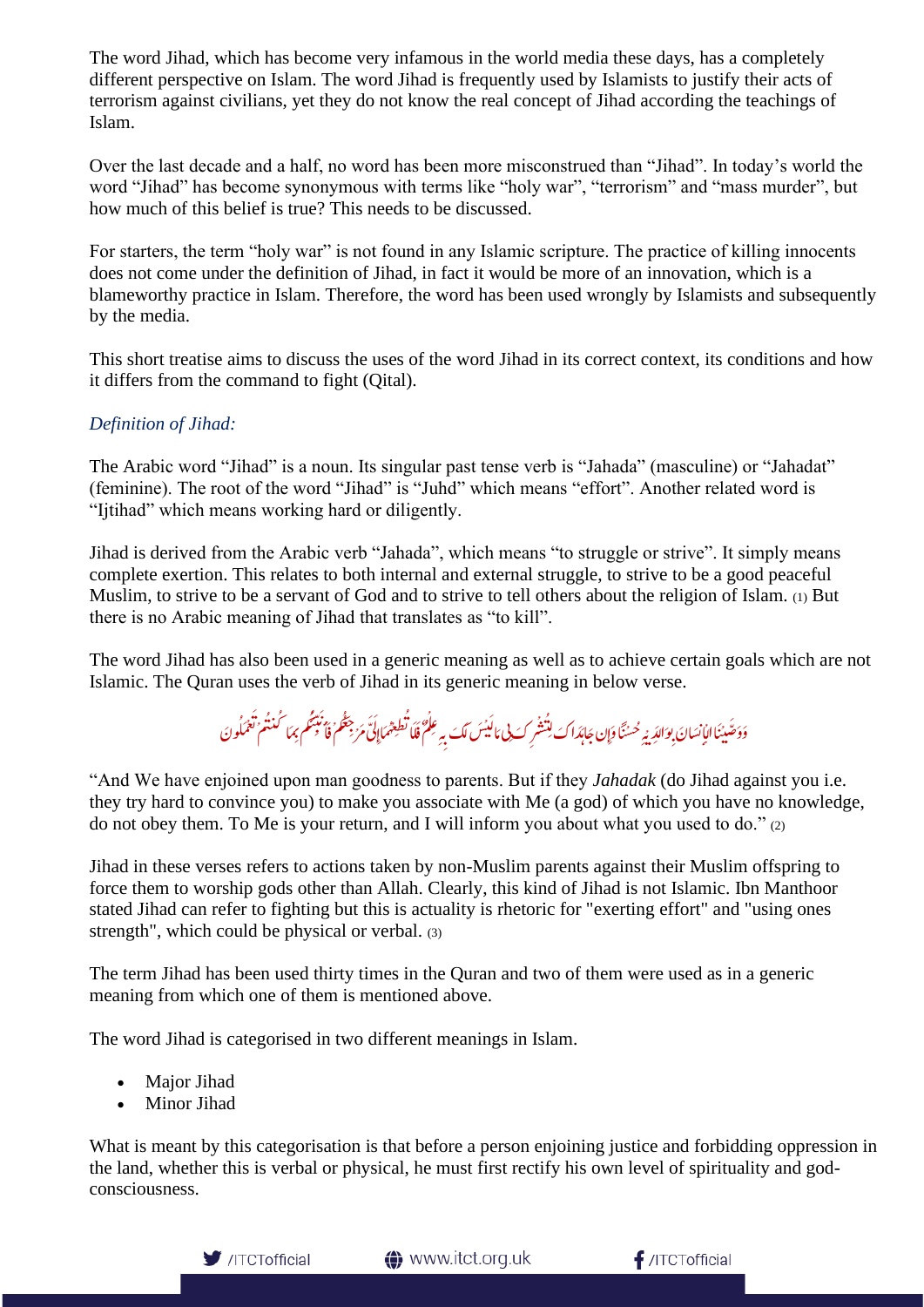وجامد وافى الله حقَّ جهاده

"And strive hard in Allah's Cause as you ought to strive" (4)

Al-Qurtubi said about this:

Some said this Ayah is a command to engage in combat with ones enemies whilst others said it is incitement to better oneself and implement all of Allah's commands and to halt anything that He has prohibited. Meaning, strive against yourself to become obedient and remove from yourselves your (evil) desires. Strive against Satan and his evil whispers. Strive against oppression and remove the oppressors. Strive against disbelief and put a stop to the disbelievers. (5)

It is as if he is saying here, improve yourselves before you try to seek to spread betterment and this meaning is also reinforced from elsewhere.

Ibn al-Qayyim stated that Jihad is of four levels starting with Jihad against ones desires, then Jihad against Satan and only then against the enemy. (6)

#### *Minor Jihad:*

Minor in the sense of objective – the objective of the concept of "Jihad" is to bring about justice and betterment. This cannot be achieved unless if the major Jihad is actualised first.

It is important to note; combatant Jihad cannot be classified as unjustified use of violence. It's a military action conducted by the government under some strict rules and regulations. This military action can never be used individually or by any political or religious organization without its conditions being met. This type of action is only legally used by the state against the enemy state. In simple words, what is meant by the minor form of Jihad in today's context of "war", is something which has many personal and political prerequisites (more on this later).

#### *The Command to Make Jihad:*

There are verses where the word "Jihad" has been used to fight in the way of Allah. Now, and the crux of this treatise, this "fight" does not mean "to terror" or "to kill" innocent civilians but refers to military operations.

ِدنيَ َ ا<br>الله اللهَ لَا يُحِبُّ الْمُعتَنَّةُ م ا<br>م َ i Í  $\tilde{\mathbf{r}}$  $\overline{\mathbf{z}}$ ْن ع َ  $\overline{\mathbf{r}}$ وتكم وَلَا لَأ َُك j ِلُ l<br>L وافِی سَبِيلِ اللّهِ الّذِينَ يُقَاتِهِ j ر<br>تا ف ِلُ i<br>L ي َوقَا

"Fight in the way of Allah against those who fight against you but do not transgress, for Allah love not transgressors." (7)

This Quranic verse has many meanings and a strong message behind it.

Ibn Jarir at-Tabari states, in his Tafsir of this Ayah, that it was one of the very first commands to fight the opposition in physical combatant Jihad. Some stated this verse abrogated by a later revelation to fight all disbelievers and not just "those who fight against you". However, this is a weaker view. The majority who commented on this stated that the command here is binding – to fight the disbelievers and those who show pride and arrogance either in hand or by tongue until they show obedience to Me (i.e. Allah), but there is an important annotation in the latter part of the verse. "But do not transgress" means – do not kill and target civilian including women and children.

What this means is that we are not permitted to fight non-combatants. Jihad is only waged against those who fight you and not those who are not at arms against you.



**<sup>●</sup>** www.itct.org.uk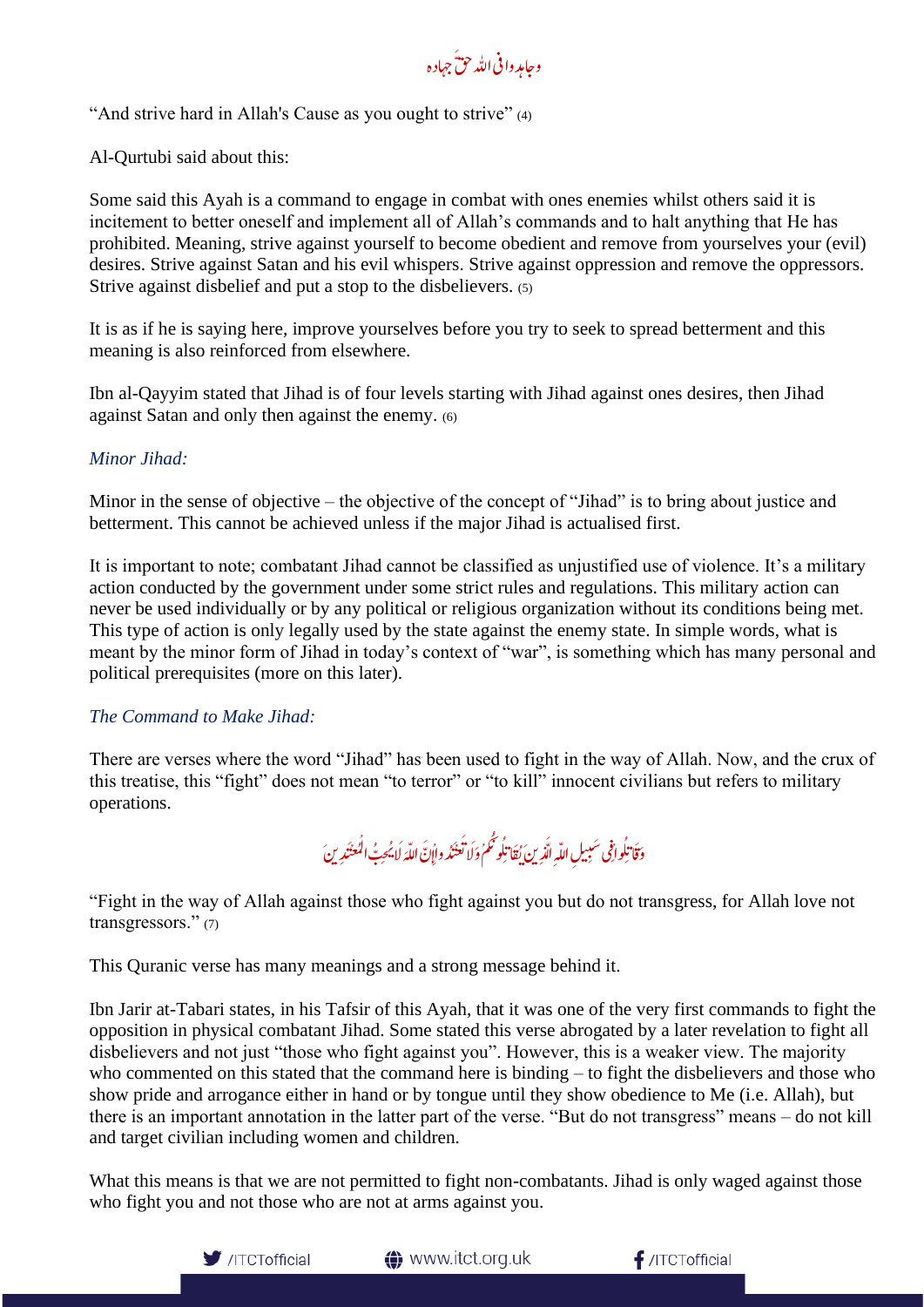Moreover, it also teaches us that those who do not wish to engage in war against the Muslims then we are not commanded to fight them. Therefore, the Prophet wasn't commanded and didn't fight every pagan tribe but settled to accept a tax from them (when his dominance became apparent).

He went on to say that by killing non-combatants, typically women and children, one would be regarded as transgressing the boundaries of Jihad; whereby making Halal (permitted) what has been made Haram [prohibited]. (8)

#### *Regulation of War (Jihad)*

Added to what has been stated in a primary exegesis, we also learn from other texts that combatant Jihad has mid-war regulations.

What is clear from this are following parameters:

- *Do not target market places (e.g. shopping centers)*
- *Do not destroy agriculture lands*
- *Do not kill women*
- *Do not kill old*
- *Do not kill children*
- *Do not kill animals (for no reason)*
- *Do not burn the trees*
- *Do not destroy religious places*
- *Do not destroy graveyards*
- *Do not mutilate the dead body (of those who are killed)*
- *Only fight with those who fight against you*
- *Do not transgress the limits*

Last two conditions are very important to apply in Islamic war.

But what about when they stop fighting you?

و كُمْ وَإِكَفُّوْاْإِلَيْكُمُ السَّلَمَ فَمَا جَعَلَ اللّهُ كُمْ عَلَيْهِمْ سَبِيلًا ه ֦֧֧֟֓<u>֓</u> ُ<br>ف ُ فَ لَ َ ì ُك **اللہ کیا جاتا ہے۔**<br>ا لَ **֝** َ ِلُ L مْ يُقَاتِ ر گرفتگم قلَّم لُ َ ֧֘ ै।<br>पुत्र .<br>فإنِ اعثُ ت

"So, if they withdraw from you, and fight not against you, and offer you peace, then Allah has opened no way for you against them" (9)

Ibn Kathir said about this that these people are those who come to the Muslims and do not want to engage in war. They are neither allies nor foes, so it is an act of kindness from you to withhold from fighting against them, it is not befitting for you to fight them as long as they do not want to fight with you. This situation is similar to those from Bani Hashim (Meccan tribe) who came out with the Quraysh (Meccan tribe) for the battle of Badr (the name of the battle) but only did so in duress, such as al-Abbas and the likes. For this reason, the Prophet forbade killing al-Abbas and those like him when they were captured at Badr. (10)

From here, it is clear in Islam that if they stop fighting you, or withdraw from you or solely just don't wish war against the Muslims – the Muslims must also reciprocate.

What if your enemy wants peace with you?

 $\frac{1}{2}$ l وَإِن جَنَحُوا<sup> لِلسَ</sup>لْمِ فَاجْنَحْ لَهَا دَ تَوَكَّلْ عَلَى اللّهِ إِنَّهُ بُوَالسَّمِيعُ الْعَلِيمُ ֦֧֧֟֓֓<u>֓</u> ر<br>ما ì  $\frac{1}{2}$  $\frac{1}{2}$ َ م ر<br>م ا  $\tilde{ }$ وَكَّلْ عَلَى اللَّهِ إِنَّهُ بُموَ ار<br>م َ ÿ í لَ ُ<br>أ َ ك  $\tilde{ }$ َ  $\overline{\phantom{a}}$ ن َو ه حْ ا í لَ

"But if they incline to peace, you (also) incline to it…." (11)



www.itct.org.uk

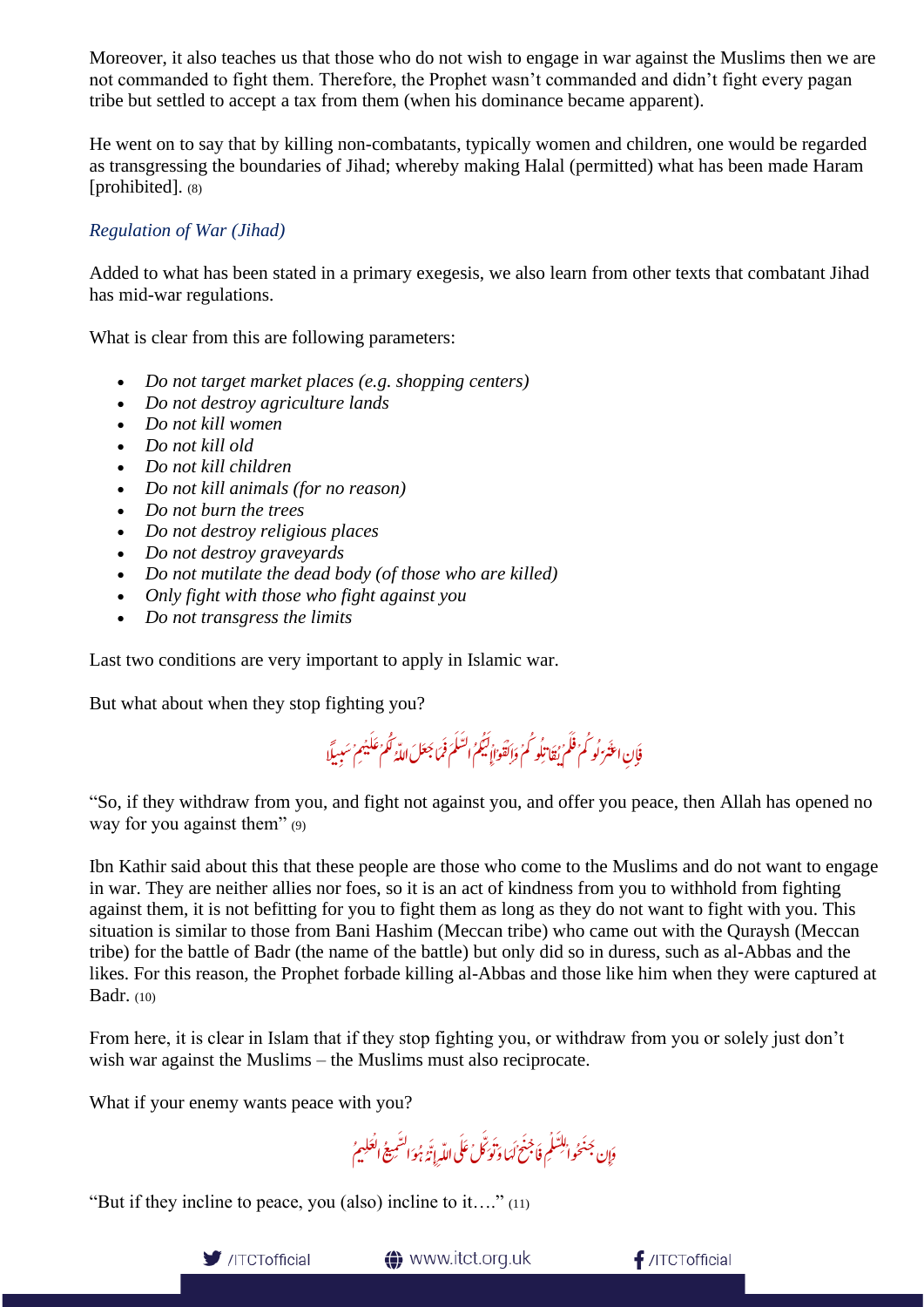Ibn Kathir explains that this verse refers to treaties and agreements of peace and betterment for both parties. If this is what they want, then give it to them - similar to the agreement of al-Hudaybiyyah (the name of the peace treaty) where fighting was conditionally paused for a period of nine years. (12)

And this is in line with the view of majority of the scholars who have stated that the Muslim ruler can agree to a permanent or temporary treaty or pact – there is no exact duration for which such agreement may last. This is the opinion of Imam Ahmad. The Shafis and Malikis limited it to ten years. The Hanafis have stated, however, that a permanent treaty is not permitted and that the Muslim ruler is only allowed to make an agreement on a supposed period of weakness, and once that weakness from his camp is expected to be removed, that's when such peace agreements should then end. (13)

Whatever the case, application of the principle given in this noble verse in contemporary times doesn't really affect this scholarly difference of opinion.

They are all agreed, all four Madhabs (schools of thought within Islamic jurisprudence), that if there is a need that the Imam feels is for the betterment of the Muslims or there is fear that their enemy will overcome them because of their strength over the Muslims then the peace treaty agreement may continue indefinitely. (14)

Also see our later discussion on the condition of political ability and Muslim governmental powers today.

The fundamental of Islamic teaching from all of this is that Islam commands the spreading of peace and not to seek to pick up arms against just anyone. The primary command is to call people to Islam (15) and seek to make a peace treaty with the opposition in order to make peace and tranquility on earth.

Now, some Islamists believe in order to misguide or force people into Islam; they believe in fighting against non-Muslims until they embrace Islam. But the religion of Islam completely rejects these baseless claims.

لَاإِسَرَاهُ فِی الدِّینِ ف َ ֦֧<u>֓</u> ك

"There is no compulsion in religion" (16)

Allah also commanded Muslims to show kindness to Non-Muslims and not kill or harm them because of their faith.

و ہمُ<br>گرفتگم ر<br>م Ĭ í َت  $\overline{a}$ و کُمْ فِی الدِّینِ وَکُمْ یُمُخْرِ جُو کُم مِّن دِیَارِ کُمْ إَِن تَبَ j َ j ؚ<br>ۭ ļ لَ ف ِلُ l<br>L لَا يَنْهَا كُمُ اللَّهُ عَنِ اللَّهِ ينَ كَمْ يُقَاتِلُو كُمْ فِي الدِّينِ وَلَمْ يُحْرِجُو كُم مِّن دِيَارِ كُمْ إَن تَبِرُّو بُمُ وَتُقْسِطُواإِلَيْهِمْ لَ j ر<br>ئا j ار<br>ا َ ا َ j َ ِ ه **ٔ** ر<br>ز  $\overline{\mathbf{z}}$ ن َو

"God does not forbid you to show kindness to unbelievers who do not fight you because of your faith or drive you from your homes" (17)

Ibn Kathir states that this means that Allah does not forbid Muslims to treat kindly non-Muslims who are not fighting Muslims because of their religion. We learn from this verse also the command to treat such non-Muslims kindly and to be fair to them. (18)

This in brief is the concept of combatant Jihad, with some of its objectives and regulations. Before we put light on the Quranic terminology of "Qital", we must also clarify the types of treaties and peace agreements, or lack of, that Islam recognise and are actually implemented today.

#### *Types of Treaties and Peace Agreements:*

Ibn Abbas reportedly said that the Mushriks (pagans) of Arabia used to be of two categories with the Prophet (peace and blessings of Allah be upon him) and the Muslims (may Allah be pleased with them



**<sup>●</sup>** www.itct.org.uk

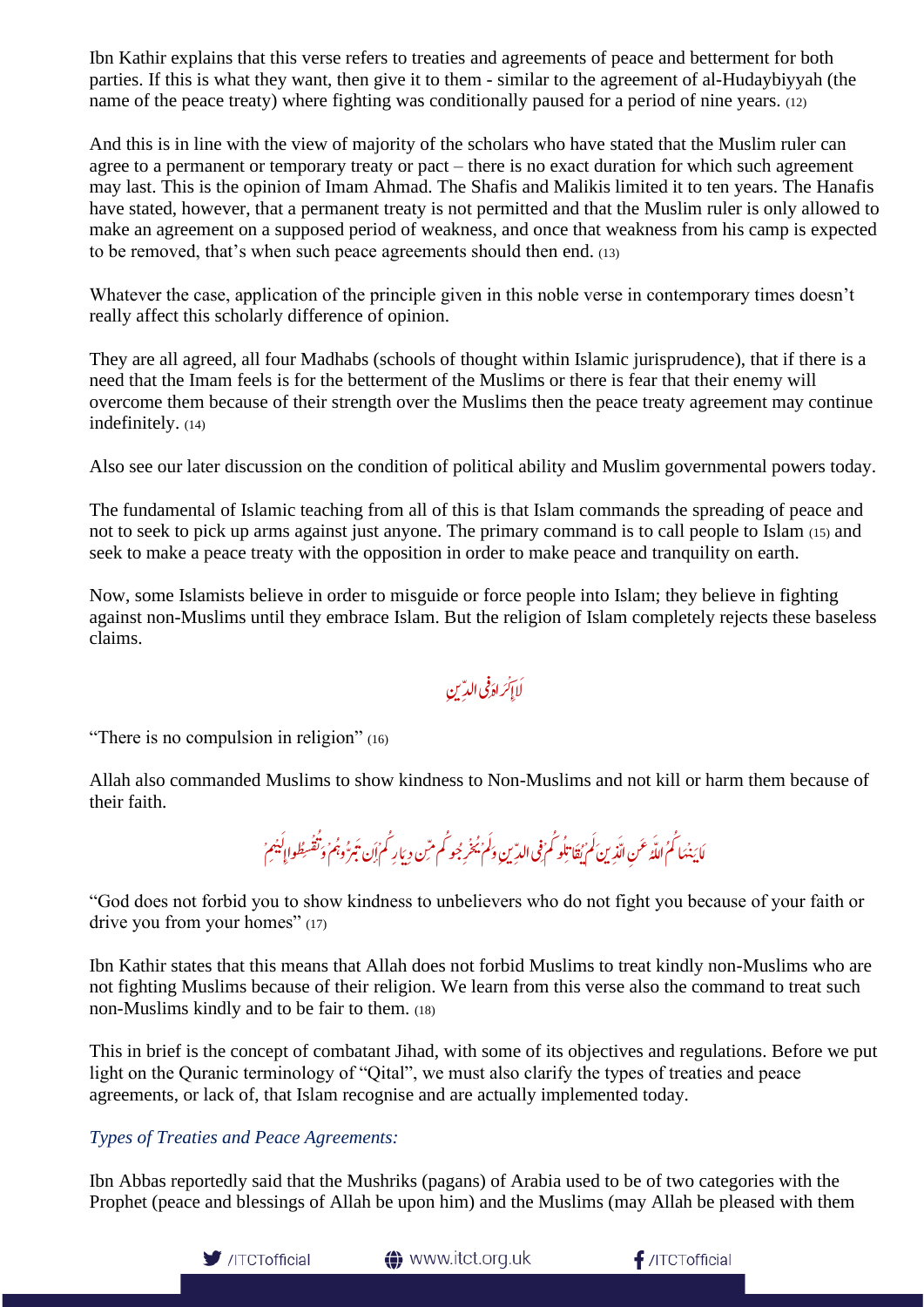all): those who were at war (Harb in Arabic)), so they fought and were fought against; and those who had a treaty (Ahd), so they didn't fight and were not fought against. (19)

Based on this, the scholars of Islam have categorised all countries according to their agreement with the Muslim ruler and government. They are as follows:

- 1. Daar al-Islam: Another Muslim country where Islam is apparent.
- 2. Daar al-Harb: Where Islam is not apparent and there is no peace treaty between them and the Muslims.
- 3. Daar al-Ahd: Where Islam may or may not be apparent but a treaty and peace agreement is settled in order for the betterment of the Muslims. In this scenario, there is no war and both countries and its civilians are at peace with one another. (20)

What's the ruling on breaking treaties and peace agreements?

All treaties and covenants must be protected; all lives and properties are protected by it.

It appears in the following verse:

رُ<br>لحَقِ ا ِ فى حَرَّ مَ اللَّهُ إِلَّا بِا ر<br>ن م<br>م ر<br>ا َ واالنَّفْسَ الَّذِ ر<br>ا ل َ j j ُلُ وه.<br>ق َ  $\overline{\phantom{a}}$ ن َولَا

"and kill not anyone whom Allah has forbidden" (21)

Al-Qurtubi states that this Ayah places a prohibition on killing anyone who is protected, irrespective of whether they are a believer or a person under treaty and peace agreement (Ahd), except for when the religion permits such killing to take place [such as penal codes etc.] (22)

As-Sadi said that treaties and peace agreements include all ages, genders and it also includes those who are pious and those who are sinful, those who are disbelievers but have been protected due to a treaty or peace agreement. (23)

The Prophet also has been reported to say, "Whoever fights or kills a person under treaty/peace agreement (Ahd), will never smell the fragrance of paradise, despite its perfumed fragrance emanating from a distance of forty years." (24)

Imam Ash-Shaafa'i (may Allah have mercy on him) even gave an example. He said concerning those who enters into a Non-Muslims land [who were at war with the Muslims or had no prior treaty or peace agreement (Harb)] and found themselves in a position to take something of their wealth: if said Muslim man into this land with a personal agreement (not a political Ahd agreement) then it is not permissible for him to take anything of it, great or small, because if he is safe from them, then they should be safe from him. (25)

In the Hanafi Madhab, ash-Sarkhasi said: It is not permitted for a Muslim who has been offered a (personal) protection to betray them, because betrayal is Haraam. (26)

And there are many statements which are similar to these which concluded an overwhelming majority opinion that breaking treaties and peace agreements is not allowed and indeed a major sin. (27)

Civilian are not commanded to harm in any way. Therefore, it is very important to define who are civilian, what are their categories and differences.

#### *Who is a Civilian?*

There are different types of people who are either civilians or become temporary civilians.



**1** www.itct.org.uk

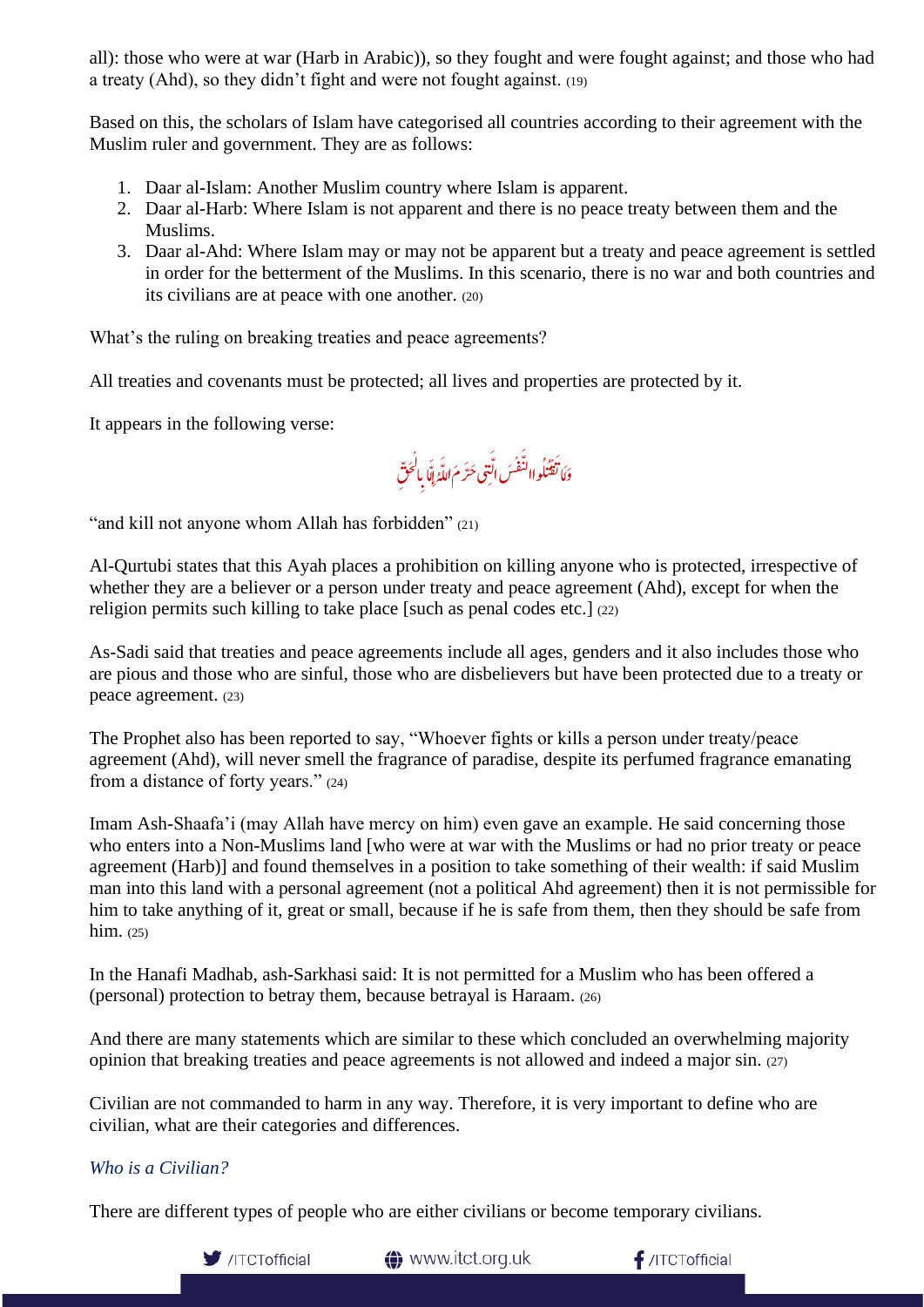*First Category- Ordinary Citizen:* Those people who are just ordinary citizens of the country, who are not working in the armed services or police forces. The common definition of a civilian is 'a person who is not on active duty with a military, Naval, police or fire fighter, etc.'

*Second Category- Non- Combatant:* A person who is not engaged in fighting during the war, for example: army chaplain, army doctor or even a civilian citizen who helps them. This category of people normally works far from the war zone and operates behind the war. Therefore, they can be classified as Non-Combatant.

*Third Category- Temporary Civilians:* Those combatants also come under the definition of civilian who have no weapon or ammunition in their hands or no intention to participate in war.

For example: a combatant who is disabled or lacks one or more of his limbs, or someone who is not willing or not available to participate in war can also be classified as a non-combatant. Sometimes we call them military reservists or reserves. If they do not participate in a war zone, they would be classified as civilians.

*Fourth Category- Civilian Defenders:* The person who is a civilian and did not participate in wars but has possesses a weapon only to protect himself and his family and property. Can he be classified as a combatant? There is no evidence that he must partake in combatant activities and possess the arm or use the arm for anything else other than in order to defend himself or his family. For Example: an enemy soldier breaks the rules of war and his intention is to harm enemy civilians.

In this situation, a civilian who uses his arm against the soldier to defend himself would not be classified as combatant but a civilian who has no intention to participate in war or harm any enemy soldier but always uses his personal (legally licenced) arm to protect himself. If this category of civilian can be harmed by a soldier, this soldier has transgressed the limit of Islamic rules in war and also breached the army code of conduct and this soldier should be prosecuted under his country's laws because his action is considered not only a war crime as per the international law but also a war crime under Islam.

These people are classified as civilians and cannot be hurt or harmed, even during the war. Islam prohibits to harm them during the state recognised war (Jihad). Those who kill those categorically stated civilians in a war automatically fall under the category of war criminals and the state should prosecute them according to their country's laws.

I completely agree with Hyeran Jo an author of the book:

"When two elephants fight, it is the grass that suffers. The powerless suffer the most when the powerful fight. In the same vein, civilian often face much suffering during civil conflicts: disappearances, abductions, arbitrary arrests, rapes, beatings, extortions and summary executions are the harsh reality of ordinary people in internal conflicts." (28)

#### *Civilian cum Combatant:*

We can see now, when a civilian becomes a combatant and is it necessary to target those civilians cum combatants in a war (Jihad). There are four categories that turn a civilian as a combatant.

*First Category- Civilian Employees:* What about the civilian employees who work with armed forces? Some civilian employees do participate in armed conflicts and are not considered as civilians. For example; technicians, engineers, civilian operators, drone operators, etc. These people work directly with armed forces and when the war erupts, these civilian employees are the direct target of the military strikes because they work in the field of war to provide all necessary assistance for their army in regards to the attack. Therefore, according to some researchers, they are classified as civilian combatants.



 $f$ /ITCTofficial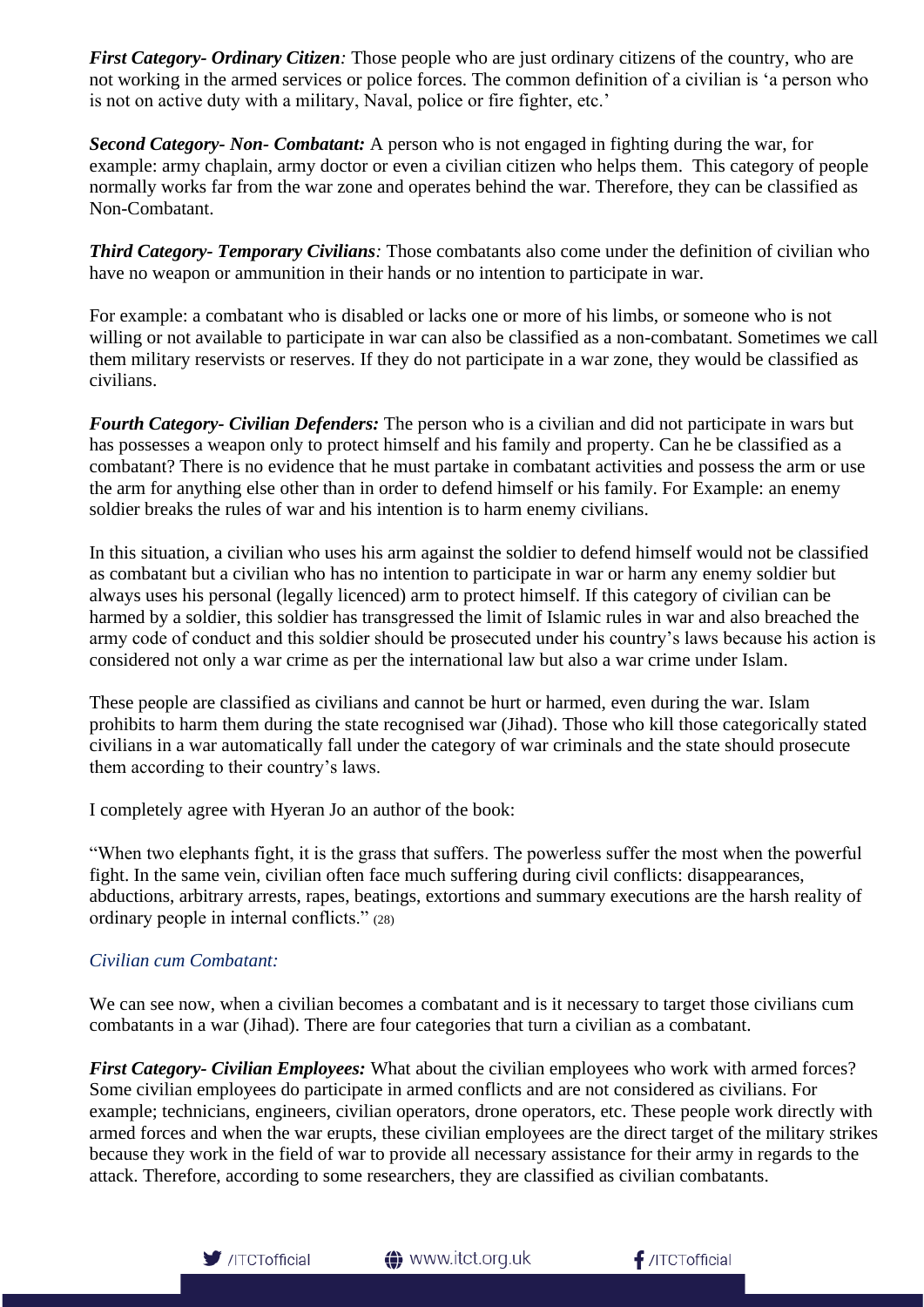*Second Category- Private Contractors:* For example: The world knows the very infamous US private contractor ACADEMI, previously known as "Black water". They are private contractors but definitely participate in armed conflict by using the same ammunition as the army uses so, in this case they would be classified as private combatants. Once they are targeted in a war they would not come under civilian casualties.

*Third Category- Private Militias:* Private militias are armed military groups that are composed of private citizens and not recognised by the governments. They are also sometimes referred to as 'private army' and the definition of private army is 'a military or paramilitary force consisting of armed combatants who owe their allegiance to a private person, group, or organization, rather than a nation or state.' These people are not classified as civilians but instead as private combatants.

So far, you have understood who are civilians and in what situation or category a civilian becomes a combatant. In simple definition, a person who does not hold an arm at the time of war cannot be classified as a combatant but a civilian. There are also some disagreements on this definition but this our goal here right now is not to provide a counter narrative against the disagreement.

#### *The Difference between Jihad (Strive) and Qital (Fight and Kill):*

In most of the Quranic verses where Jihad mentions along with Fi Sabil Allah (for the sake of Allah), the word related to Qital was mentioned.

For example:



"And fight (Waqatilu) in the cause of Allah and know that Allah is Hearing and Knowing." (29)

In this verse the word Waqatilu has been used, which means to fight. The fight does not mean to kill or annihilate anyone. (30)

Linguistically, Qital typically refers to fighting or killing. However, the word Qital can also have an alternative meaning, depending on the context. For instance, the word Qital is used in the following verse:

لَ إَصْحَابُ الْأَخْدُودِ **ٔ** į <u>لا</u> ِ .<br>ئىل ن قُ

"Cursed were the people of the ditch." (31)

Ibn Abbas said about this, "Whenever the word Qutila is used in the Quran, it refers to the lack of guidance reaching them." (32)

Therefore "to kill" is not the objective and is not commanded in the Quran.

Ibn Taymiyyah said when discusses the different types of oppression and one of the overall objectives of the Sharia, which is to save and protect human life:

Cooperation in sin and transgression, such as helping to shed the blood of one who is protected by Shariah, or taking the wealth of one who is protected by Shariah, or beating one who does not deserve to be beaten, and so on. These are things that have been forbidden by Allah and His Messenger.

Shariah may be summed up in the words (interpretation of the meaning): "So keep your duty to Allah and fear Him as much as you can" [al-Taghaabun 64:16] and in the words of the Prophet (peace and blessings of Allah be upon him): "Whatever I enjoin upon you, do as much as of it as you can." Narrated in al-



to www.itct.org.uk

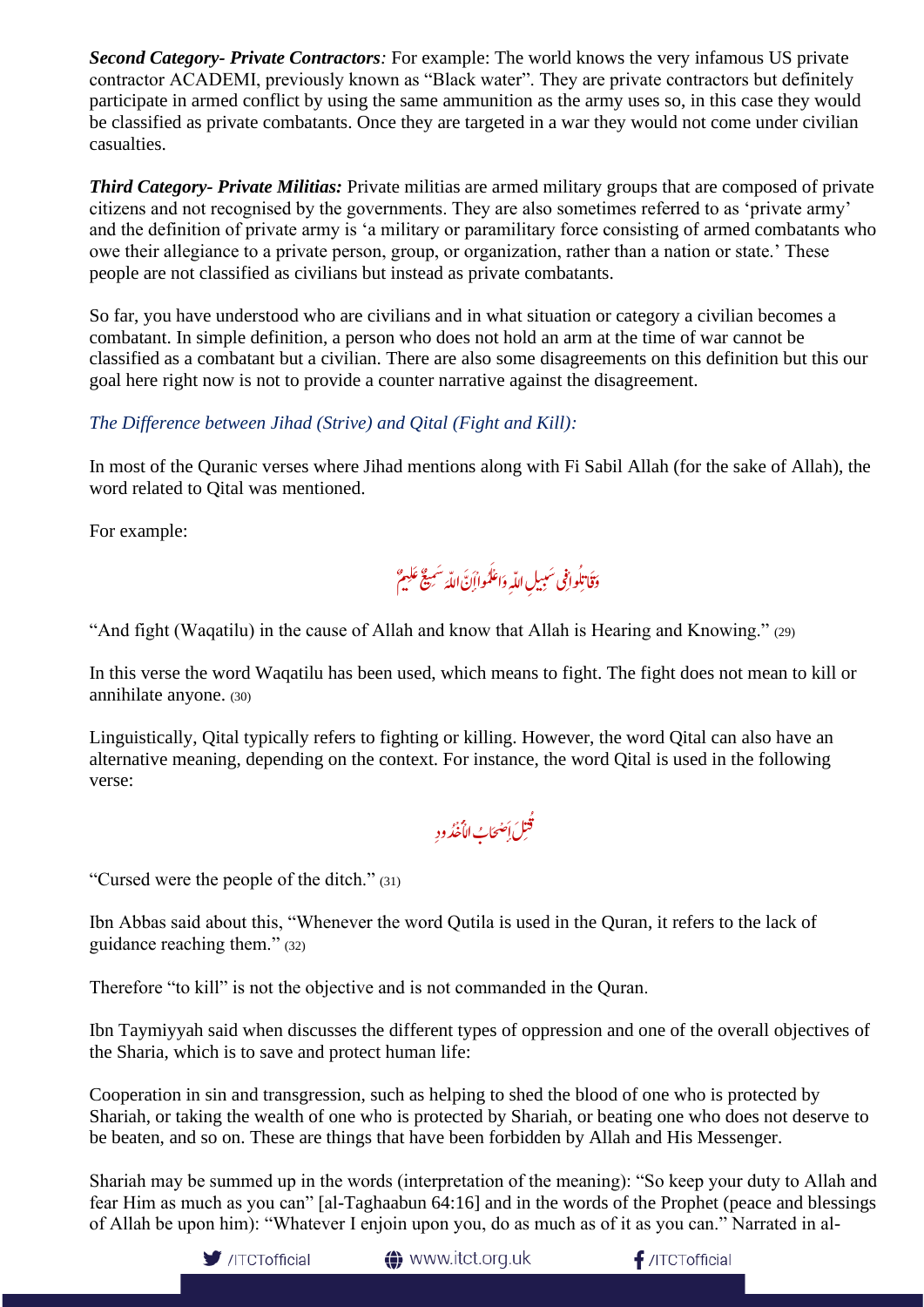Saheehayn. However, what we must strive to do is to achieve what is in the people's best interests and to reduce or cancel what is detrimental to their interests. If there is a conflict, then we should see where the interests of the Muslims are greater, then pursue that, even if that is at the expense of another interest of the Muslims. We should also strive to ward off the greater evil even if that means allowing a lesser evil. This is what is prescribed in Islam.

The one who helps others in sin and transgression is the one who helps the wrongdoer in his wrongdoing. As for the one who helps the one who has been wronged to lessen that wrong, or helps to ensure that his rights are restored, he is working for the one who has been wronged, not for the wrongdoer, like the one who lends money to the one who has been wronged. (33)

The actual word used for (to fight) in the Holy Quran is "Qital". This word has been used in the Quran at fifty-four places.

Qital means to use the force to repel or remove but the point here is not to kill.

Ibn Hajar eludes there being a difference between Qital and Muqaatalah:

"Fourthly (from the benefits of this Hadith), the objective of fighting here is to encourage people to enter into Islam and make the worship of Allah alone ever-present in the land. The point is not to kill and annihilate those who refuse. At times, (physically) fighting will help attain this objective and others accepting a tax or agreeing treaties (with non-Muslims)."

Fifthly, what is meant by fighting here is anything that can be used to attain the objective, even if it is non-violent such as accepting a tax. (34)

This point is even more enhanced by the statement of the early scholar, Ali bin al-Madeeni (d. 234H) who said:

"We have been commanded to fight them and not to kill them" (35)

The Prophet (peace and blessings of Allah be upon him) said:

#### ل j<br>Li ت إن إقا<sup>تا</sup> ا ا رمب ا

"I have been commanded to fight" (36)

He said "Uqaatil" and he did not use the word Muqaatalah that "I have been commanded to annihilate people or kill people." The word "Uqaatil" would be used for "fight" however, the word "Muqaatalah" would be used for "killing" and this word is nowhere mentioned in the holy Quran. This is the difference between Jihad, Qital and Muqaatalah.

Ibn al-Uthaymin said also:

"The point of this Hadith is to take all necessary measures to make the correct interpretation of Islam become apparent, this is the meaning of Qatal which is much more precise in its meaning than al-Qital. Therefore, there is a difference between Qatal (endeavouring) and Qital (fighting). Not everyone who is made Qatal (endeavoured) against is killed (Qital)...Qatal doesn't mean, in its absolute sense, that we are commanded to kill and annihilate [Muqaatalah]." (37)

An even linguistically, there is difference between Qital (fight/kill) and Muqaatalah. Muqaatalah means to annihilate and its objective is to kill. This difference is highlighted quite directly by Ibn Manthoor in his dictionary. (38)



www.itct.org.uk

 $f$ /ITCTofficial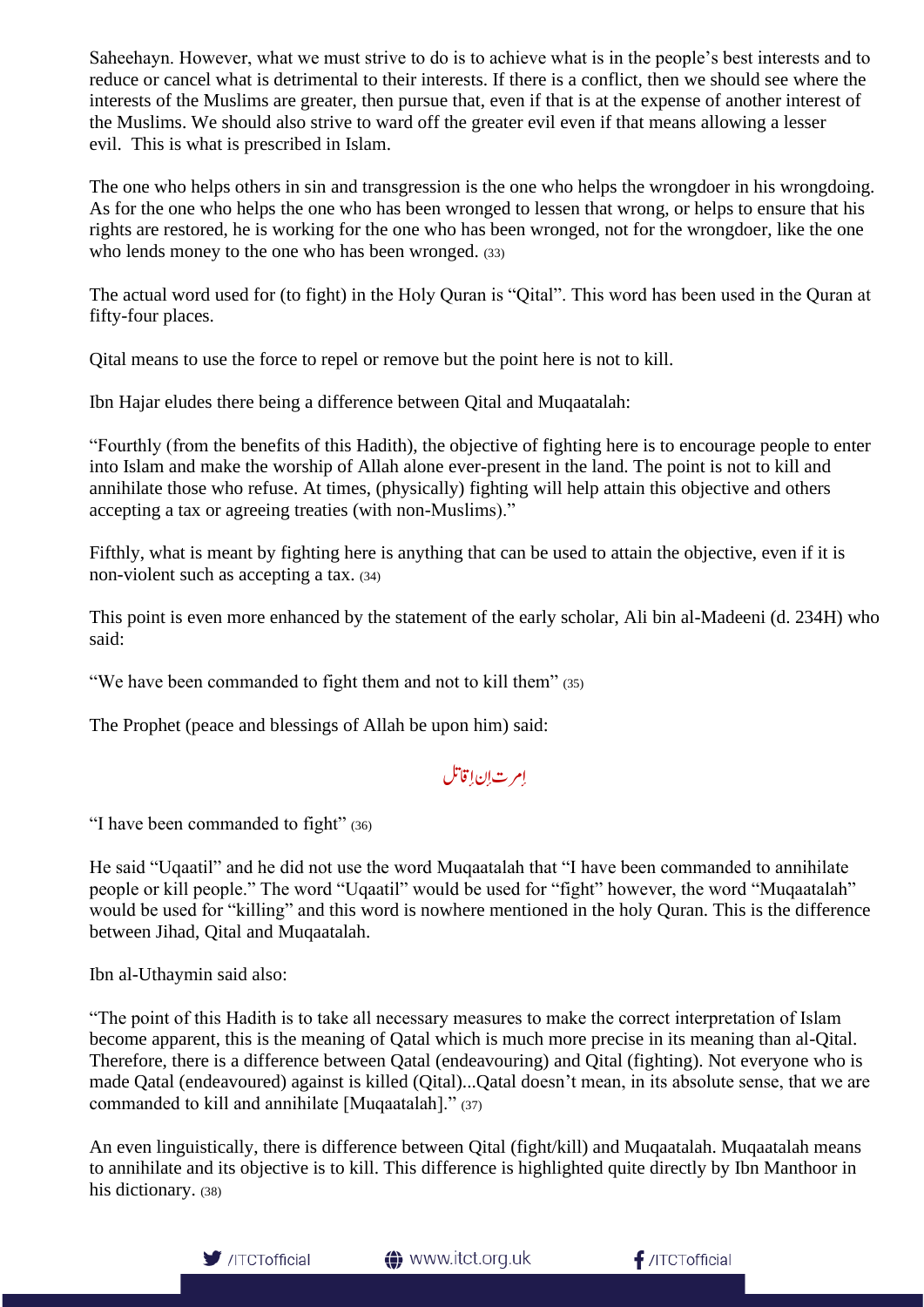Therefore, Qital's objective is not to kill anyone, rather it is to repel (in defensive Jihad) or remove (in offensive Jihad).

**NOTE:** there is well known principle with the scholars of Tafsir: every word and sentence is understood in its context and not by isolating a word and understanding it with its linguistic definition. (39)

#### *Conditions for Offensive:*

Perhaps is fitting to mention here that legislated fighting (offensive Jihad) has prerequisites for it to be established. From these include:

1) The threat of an opposition (therefore, can never include killing civilians or those under the treaty)

2) The presence of a Muslim government and ruler (therefore, rogue operations can never be an act of worship)

3) Ability (therefore, it doesn't include taking arms against a greater power or calling for a revolution which will create even more instability)

4) Manhood (therefore, killing women, children and the elderly is NOT legislated - unless if said parties declared themselves as combatants)

5) Permission of parents [i.e. A person doesn't compromise his domestic responsibilities]" (40)

Points two and three are extremely important to this whole treatise. The scholars are agreed that offensive Jihad can only be established if there is a Muslim ruler present to lead the campaign. This is obviously accompanied with the ability to lead the war. There is consensus on this.

However, today, we are living in a time where scholars state that there is no offensive Jihad. All of it is defensive, and with defensive the conditions change slightly.

#### *Objection:*

There is an objection raised by some people who study Arabic language that in Arabic dictionary the word "Qital" comes from the root word "q-t-l" which means "to kill", so, in this case Qital means "killing" not "fighting".

#### *Answer:*

The Quran is not explained on linguistic alone (q-t-l), etc. For example: Allah says in several places,

" ہللا قاتلھم "this does not mean that "Allah killed/murdered them". Qatl here means "the curse of Allah" or for a better way of putting it as "Allah did not guide them".

So, in this situation, we have seen the Quranic context of the verse, something the word is same but the meaning applied there has a different context than the concept of linguistic meaning of the word.

There are three types of Muslims who either misread or misunderstand the actual meaning of Jihad and the difference between Jihad and Qital.

- Muslims with no knowledge of Arabic language
- Muslims with lack of Islamic knowledge
- Muslims who follow and spread propaganda

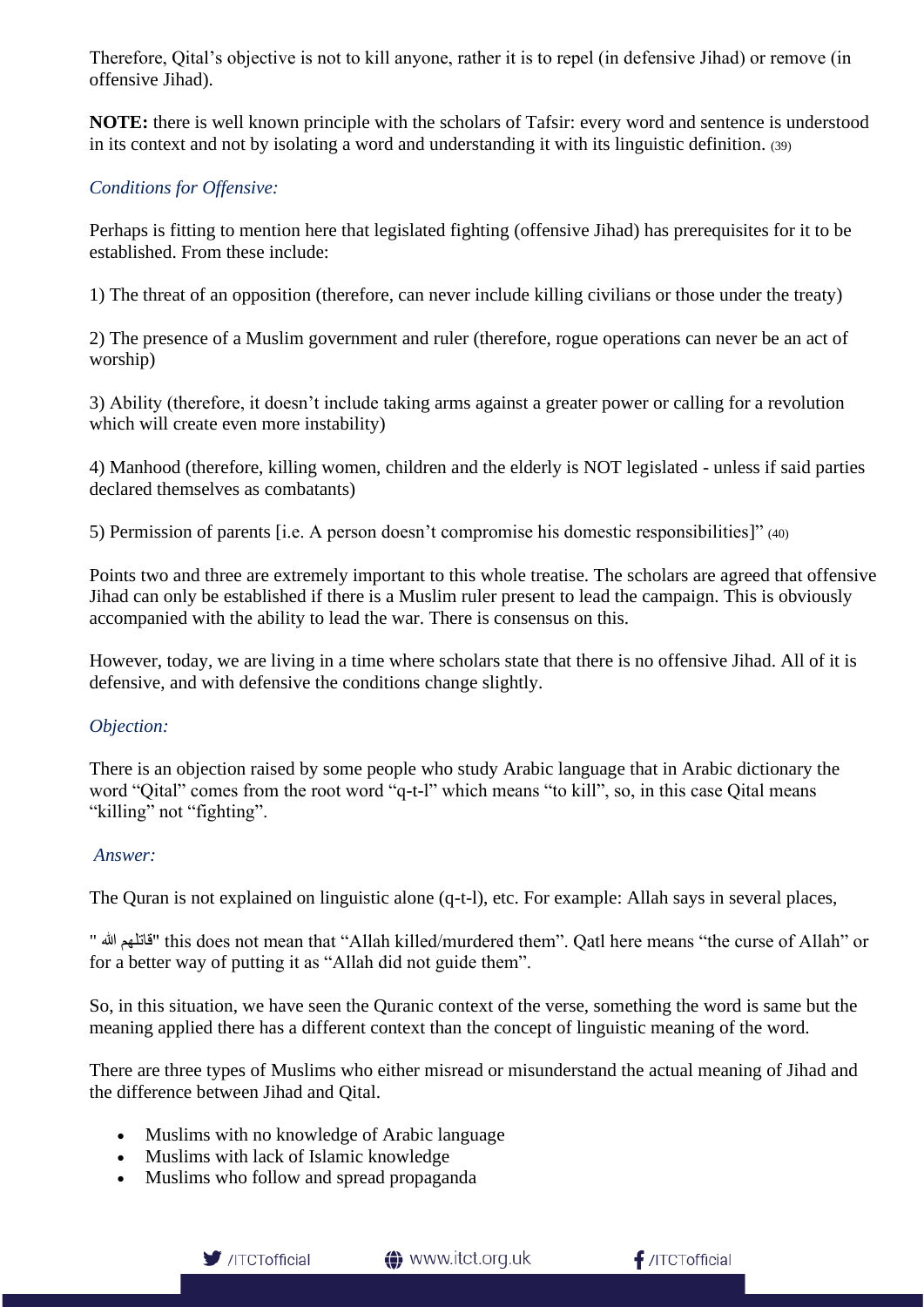The international media, non-Muslims and Muslims with above three categories do not know the concept of Jihad and Qital.

There is another type of Muslims who exists in the world, who are called extremists or Islamists, who use the word Jihad and kill innocents in the name of Islam, who even sometimes use the word Qital to annihilate others to achieve their political goals.

#### *Conclusion:*

To summarise, we have discussed that there is a linguistic and technical difference to Jihad and Qital. Not all forms of Jihad are Qital but all forms of Qital will include a level of Jihad. However, this comes with conditions and boundaries and the objective of Islam is not spread hate and violence but to either liberate and spread justice, remove harm or oppression.

It's unfortunate that the concept of Jihad is often translated as being a "Holy War" when no such concept exists in Islam. Just like every other practice, Islam regulates the life of the Muslim and sets conditions for his actions to be obligated and accepted in terms of reward, and enjoining good and forbidding evil in all its forms is no different.

What we know for certain is that killing people mindlessly and that which takes outside of a legitimate battlefield is foreign to Islam. Such act of violence in the name of Jihad by Islamists has no legitimacy in Islam. It is a reprehensible innovation. Such will be held accountable for breaching the Quranic commandments of what is supposed to be a noble cause.

Allah says in the holy Quran:

وَإِذَا قِيلَ لَهُمْ لَا تُفْسِدُ وافِي اللَّهُ صْ قَالُواإِنَّمَا نَحْنُ مُصْلِحُونَ ُمُ<br>أ ه لَ ق َا l. l ِ ل ֦֧֧֟֓<u>֓</u> ُ  $\overline{a}$ َ l <sub>َقْس</sub>ِيُر وا<sub>ْ</sub>فِي الأَرْضِ قَالُوا<sub>إِ</sub>ْنَمَا َ ì  $\ddot{\cdot}$ لُ ف ر<br>ر بر ن

"When it is said to them: "Make not mischief on the earth," they say: "Why, we only Want to make peace!"  $(41)$ 

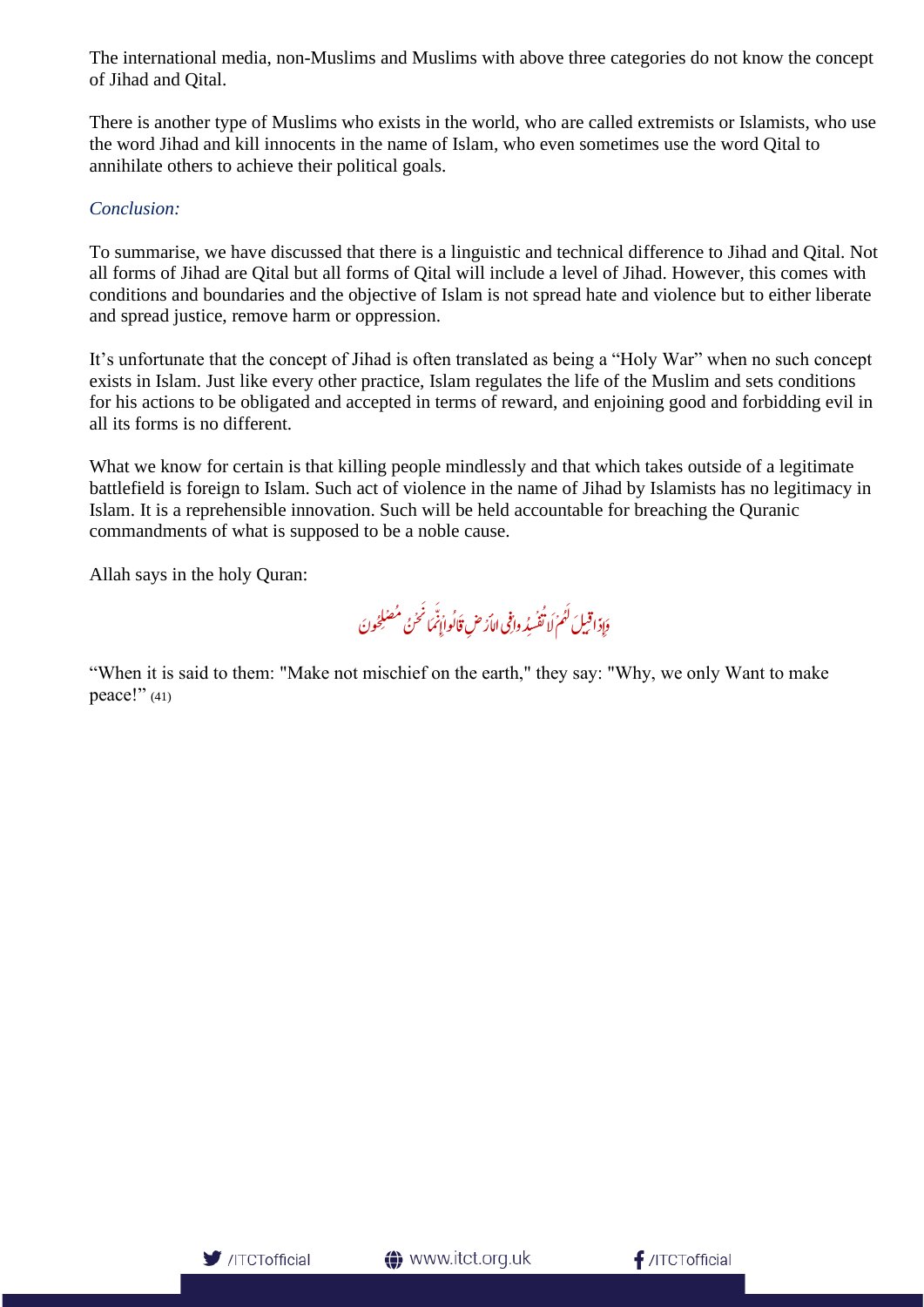#### *References:*

- 1. *al-Nihaayah fi Ghareeb al-Hadeeth by Ibn al-Atheer (1/319), al-Misbaah al-Muneer (1/112) and Lisan al-'Arab (3/223-226)*
- 2. *(Quran- 29:8)*
- 3. *Lisan al-'Arab (3/225-226)*
- 4. *(Quran- 22:78)*
- 5. *al-Jami li Ahkam al-Quran (12/99)*
- 6. *Zaad al-Ma'aad 3/9-12*
- 7. *(Quran 2:190)*
- 8. *Tafsir at-Tabari (3/561-564)*
- 9. *(Quran 4:90)*
- 10. *Tafsir al-Quran al-Atheem (2/375)*
- 11. *(Quran 8:61)*
- 12. *Tafsir al-Quran al-Atheem (4/83)*
- 13. *Fath al-Qadir (4/293-294); Sharh Muntaha al-Iradat (3/79); Khisaaf al-Qina (7/194); ash-Sharh as-Sagheer (1/370) and Tuhfah al-Muhtaj (9/305)*
- 14.
- 15. *e. the permission to fight is only after they have been called to Islam by the agreement of the Madhabs, see: Zaad al-Ma'aad (3/159); Mukhtasar Khalil (9/451); al-Mudawanah (1/496);*
- 16. *(Quran 2:256)*
- 17. *(Quran 60: 8-9)*
- 18. *Tafsir al-Quran al-Atheem (8/90)*
- 19. *Sahih al-Bukhari (4904)*
- 20. *al-Mawsoo'ah al-Fiqhiyyah (21/212/213); Ahkaam Ahl adh-Dhimmah (2/475); al-Mabsoot (10/114); al-Mudawanah (3/23) and Khisaaf al-Qina (3/43)*
- 21. *(Quran- 6:151)*
- 22. *al-Jami li Ahkam al-Quran (7/134)*
- 23. *Taysir al-Karim al-Rahman (Pg. 257)*
- 24. *Sahih al-Bukhari (3166)*
- 25. *Al-Umm (4/284)*
- 26. *Al-Mabsoot (10/96)*
- 27. *az-Zawajir an Iqtiraf al-Kaba'ir of Ibn Hajar (1/182); al-Kaba'ir of adh-Dhahabi (Pg. 168)*
- 28. *(Compliant Rebels: Rebel groups and International law in world politics, Page 113)*
- 29. *(Quran- 2:244)*
- 30. *Lisan al-'Arab (18/22-23)*
- 31. *(Quran 85:4)*
- 32. *al-Jami li Ahkam al-Quran (19/247)*
- 33. *Majmoo' al-Fataawa (28/284)*
- 34. *Fath ul Bari (1/97-98)*
- 35. *Sharh I'tiqad Usool Ahl as-Sunnah (1/189)*
- 36. *Sahih al-Bukhari (22) and Sahih Muslim (25)*
- 37. *Ash-Sharh al-Mumti (2/48)*
- 38. *Lisan al-'Arab (18/23)*
- 39. *Tafsir at-Tabari 3/316, al-Bahr al-Muheet 8/55, Mukhtasar as-Sawai'q al-Murasalah pg. 780-781*
- 40. *Al-Mughni (9/163); al-Maw'soo'ah al-Fiqhiyyah (16/137-139); both of these resources talk about the seven conditions are lenght and the general agreement between the scholars surrounding them*
- 41. *(Quran 2:11)*